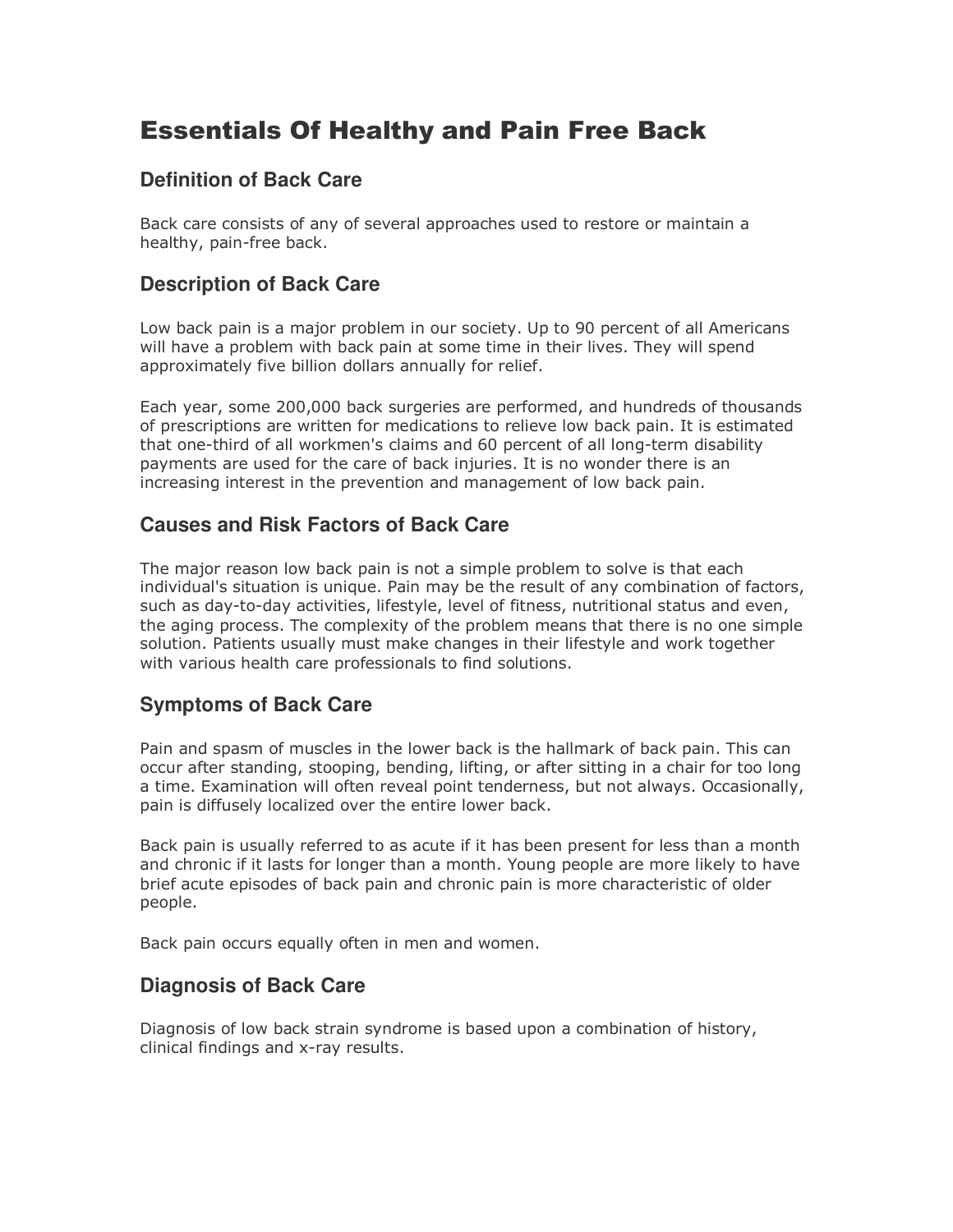## **Treatment of Back Care**

The Agency for Health Care Policy and Research issued a clinical practice guideline on acute low back problems for adults, which offered a number of recommendations and suggestions, including the following:

- Medicine often helps relieve low back symptoms. The type of medicine your health care provider recommends depends on the symptoms and how uncomfortable you feel. If the symptoms are mild to moderate, you may get relief from an over-the-counter medication such as acetaminophen, aspirin or ibuprofen.
- If the symptoms are severe, your health care provider may recommend a prescription drug.
- For most people, medicine works well to control pain and discomfort, but any medicine can have side effects. Also, many medicines prescribed may cause people to feel drowsy, so they should not be taken if you need to drive or operate heavy equipment.
- Heat or cold applied to the back may help. Within 48 hours after the first back symptoms appear, you may want to apply a cold pack (or a bag of ice) to the painful area for five to 10 minutes. If the symptoms last longer than 48 hours, you may find that a heating pad, hot shower or bath helps to relieve your symptoms.
- If the pain is coming from a bulging disc causing nerve inflammation, an injection of steroid medication may be beneficial. Typically, specialized equipment including X-ray is used to confirm the placement of needle close to the bulging disc region in the spine. A steroid injection may resolve the problem entirely. However, in severe cases, a combination of physical therapy and an injection may be effective.
- Spinal manipulation (using the hands to apply force to the back and "adjust" the spine) can be helpful for some people in the first month of low back symptoms. It should be performed only by a professional with experience in manipulation. You should go back to your health care provider if your symptoms have not responded to spinal manipulation within four weeks.

## **Prevention of Back Care**

There are a number of specific measures that can be taken to ensure a healthy back. These include the following:

- Exercise regularly. Low-impact aerobic exercises protect the back by keeping muscles strong and supple. It also tones abdominal and thigh muscles, which help take the strain off the back. Swimming is the best exercise for the back, because the weightless environment puts no pressure on the spine. Brisk walking and bicycling are also recommended.
- Shed some pounds if you are overweight. Excess weight puts extra stress on the back and makes it difficult to maintain good posture.
- Always bend from the knees, never the waist. Kneel or squat instead of stooping over.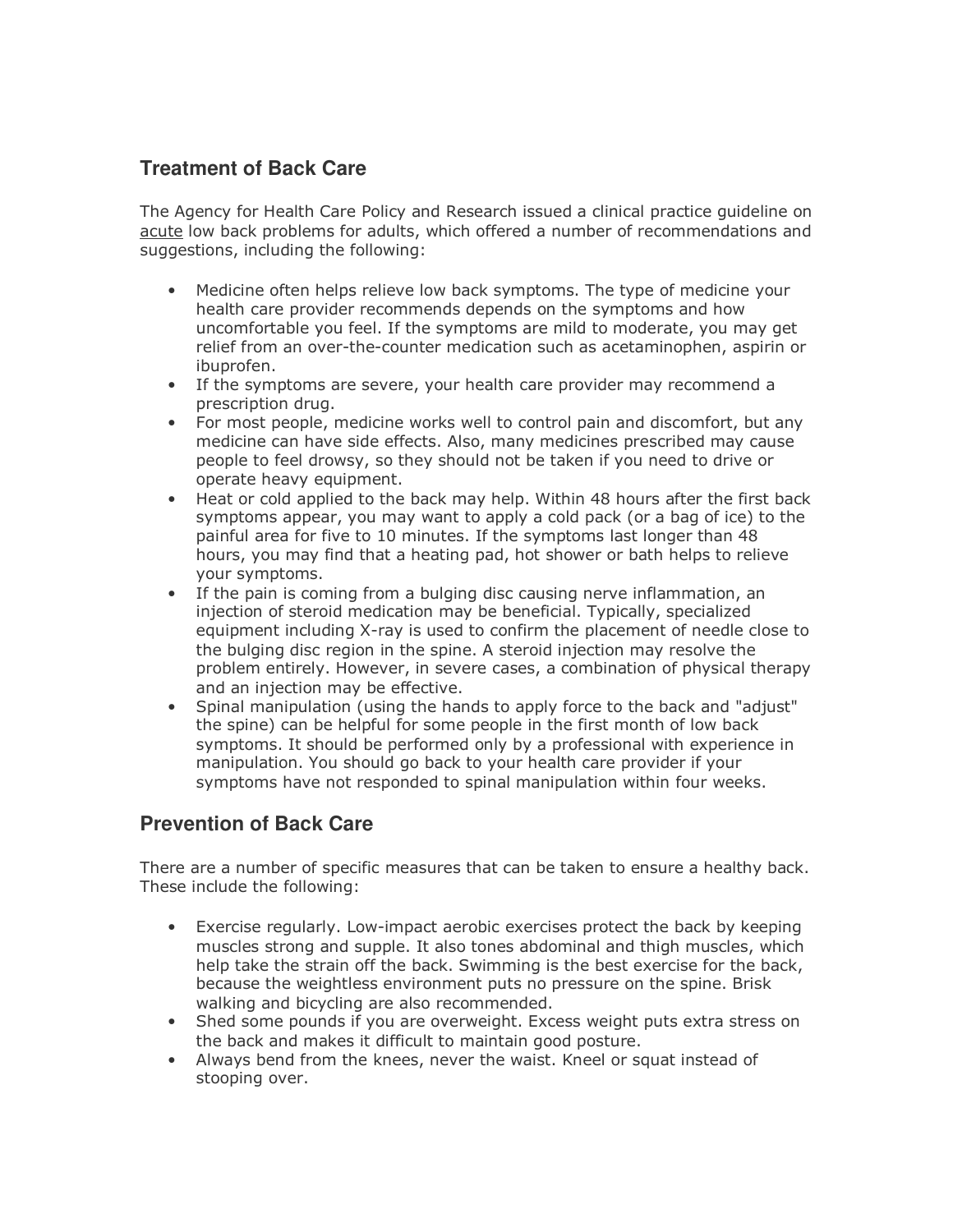- Lift objects properly. The key is to bend at the knees, not the back. Tuck in your buttocks and pull in your abdomen. Bring the object close to your body. As you stand, put the burden on your thigh muscles, not your back. If you cannot move the object close to your body (as when lifting luggage or groceries out of the trunk of a car) extend one of your legs backward as a counterweight.
- Don't try to lift something that is too heavy. Stop when you have to strain and ask for help or use a lifting tool (such as a dolly) for assistance.
- Avoid twisting while lifting. Twisting increases the chance of injury. Even garbage collectors, who usually have strong backs, are prone to injury because of the twisting involved.
- Maintain good posture. Stand with the back straight, pelvis tucked, shoulders down, head erect and chin tucked in. Poor posture increases pressure on the discs in the spine, stresses muscles and stretches ligaments so that they are unable to provide adequate leverage when lifting.
- Avoid sitting too long. No other position puts as much pressure on the back muscles and discs.
- Sit correctly. Sit with your feet flat, back straight, shoulders back and head up.
- Find a chair that supports your lower back or roll up a towel to use as back support.
- If standing for long periods, change your position often. Prop one foot on a stool, ledge or telephone book, if possible.
- Condition yourself for high-risk sports. If you enjoy sports that involve bending and twisting on impact, prepare yourself first. Start a conditioning program at least six weeks before you go downhill skiing.
- Avoid infrequent bursts of activity. This is especially important if you have a sedentary job or lifestyle.
- Make back exercise part of your daily routine. Although no specific back exercises have been found to improve pain relief or increase functional ability in people who already have acute back pain, flexion and extension exercises keep back muscles flexible and others strengthen back and abdominal muscles.
- Push instead of pull. If you have a choice between pushing and pulling an object, push it. That allows the leg muscles to power the job.
- Don't sling a heavy purse or briefcase over your shoulder. Instead, place the shoulder strap across the body to better distribute the weight and switch shoulders frequently.
- Ask a porter to help you or use a cart to carry suitcases.
- When driving, use the lumbar support in your car seat. You can make a makeshift support by rolling up a towel and putting it behind the small of your back.
- Stop and walk around every hour during a long drive or flight. Vibration during driving and flying tires the back.
- Sit correctly during air travel. Use the airline pillows behind the small of your back and put your feet up on a briefcase or bag under the seat in front of you.
- Get plenty of sleep. Fatigue underlies many causes of back strain. It also hinders good posture.
- Sleep in a healthy position. The best sleep positions are on your back with a pillow under your knees or on your side with knees bent and, if desired, a pillow between them.